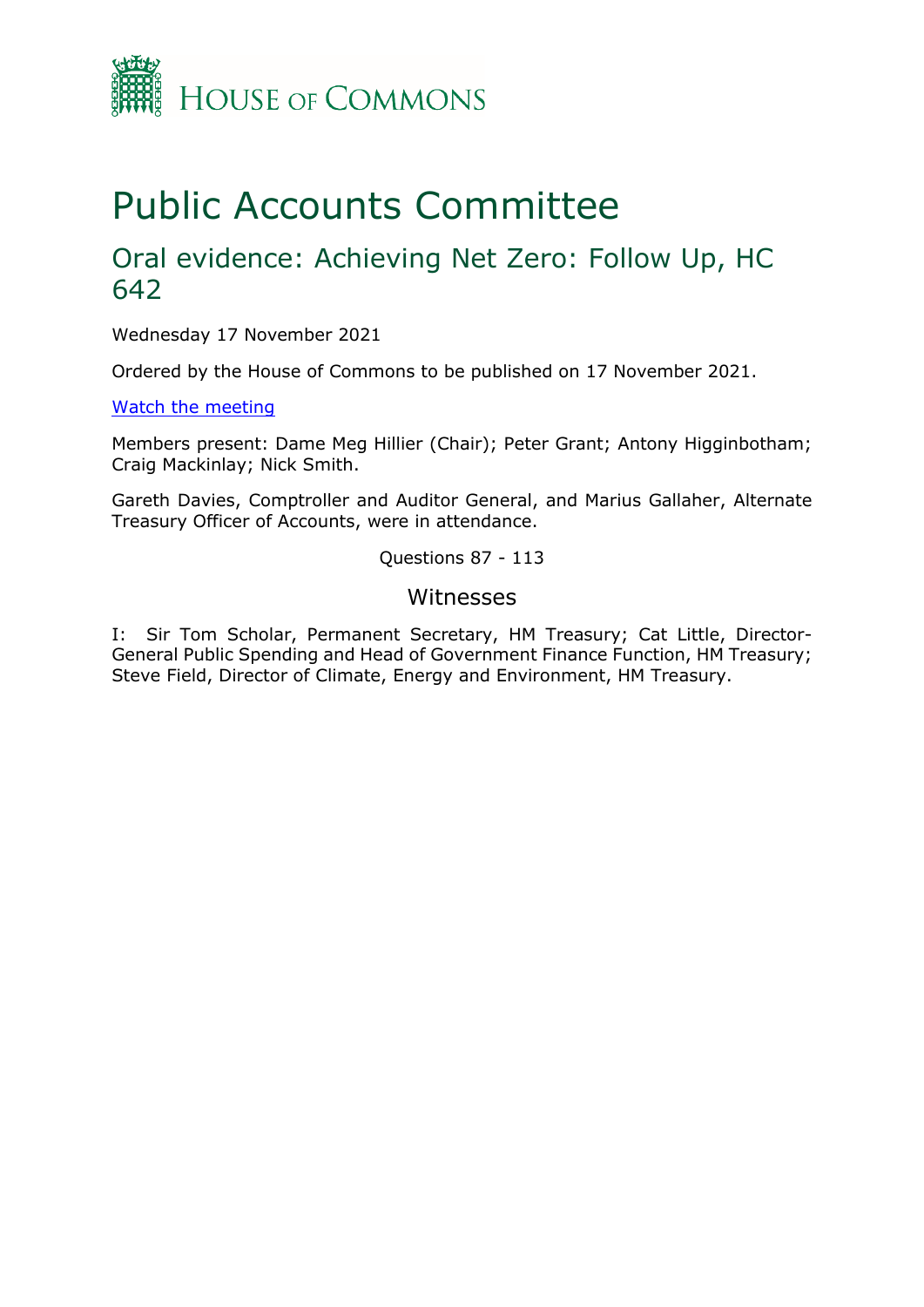

## Report by the Comptroller and Auditor General

Achieving net zero (HC 1035)

### Examination of witnesses

Witnesses: Sir Tom Scholar, Cat Little and Steve Field.

**Chair:** Welcome to the Public Accounts Committee on Wednesday 17 November 2021. We are looking today at two significant issues with witnesses from Her Majesty's Treasury. First of all, we are looking at how the Government are going to achieve and fund net zero. This follows on from the work that was done at COP 26 to help bring the UK to net zero emissions by 2050. That work is already underway, but there are a lot of discussions and issues about how that transition will be funded. We have a longstanding interest in this issue, and we want to talk to the Treasury about it. We felt that it was better to do it after COP 26 and the spending review than beforehand.

That is our first session, and we then really want to move on to the costs of Covid and the National Audit Office's ongoing work on the Covid cost tracker, which measures what money has been allocated to different Covid measures over time. We want to talk to the Treasury about how that is going and how it will account for taxpayers' money spent on Covid-related matters.

I am delighted to welcome our witnesses for the first session. We will have a small changeover partway through. Sir Tom Scholar, of course, is the Permanent Secretary at the Treasury. Welcome back to you, Sir Tom. Cat Little is the director-general for public spending and head of the government finance function at the Treasury, so on both issues a very critical witness. Steve Field is the director for climate, energy and environment at the Treasury. I am going to ask Peter Grant to kick off.

Q87 **Peter Grant:** Good afternoon, everyone. Sir Tom, could I start by asking you to give us your assessment of what impact on public income and expenditure there is likely to be from the COP 26 agreement that was signed recently?

**Sir Tom Scholar:** Thank you and good afternoon. I am not aware that we have made an estimate of that. I was just thinking it through as you asked the question. It would be quite a difficult calculation to do, because it would depend on the transmission mechanism through a number of things and ultimately into the public finances. We have not done that.

Q88 **Peter Grant:** Are you able to give an indication as to when you would expect even a first iteration estimate to be available?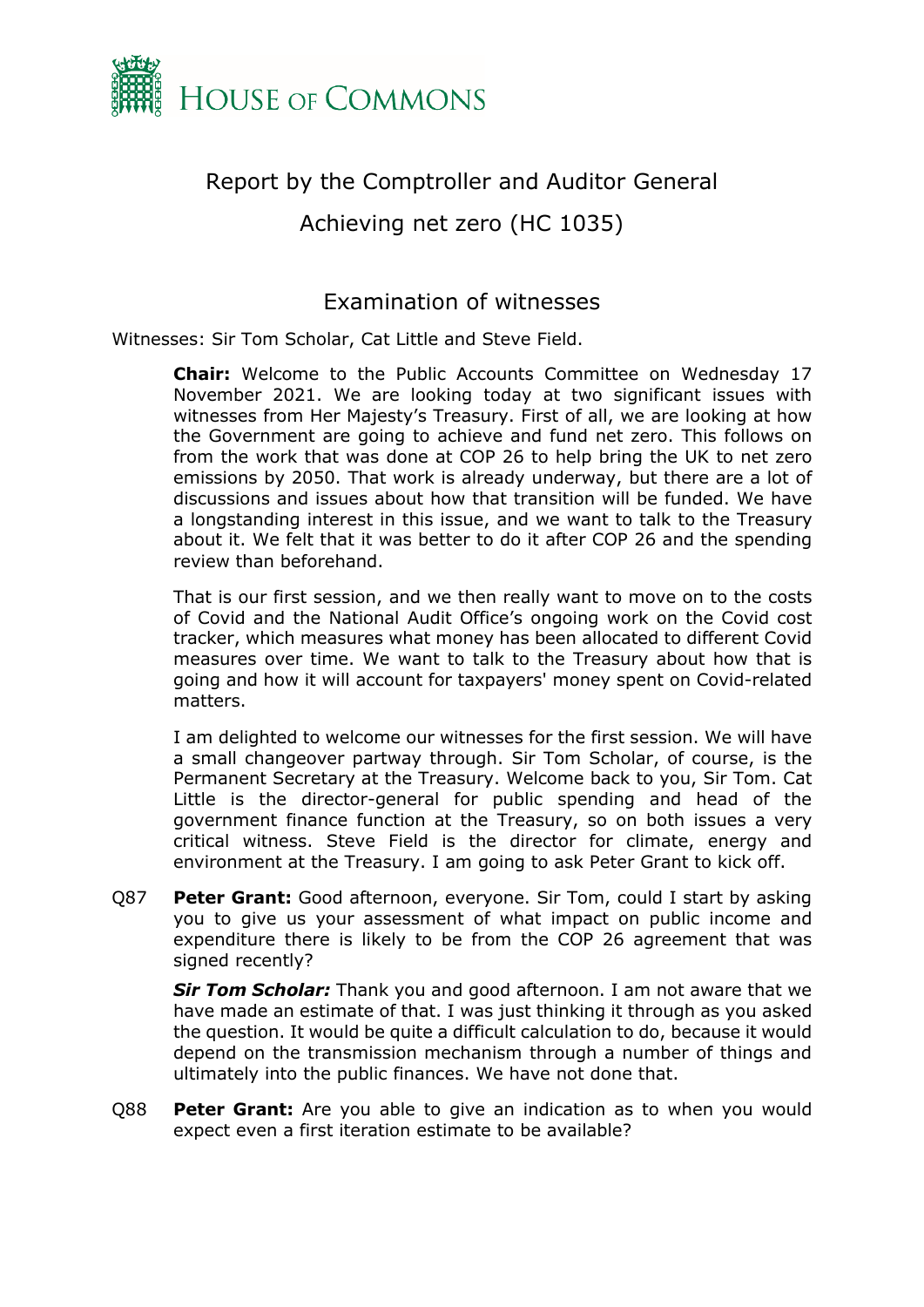

**Sir Tom Scholar:** There is no plan to produce that figure. Can I just clarify the question—the impact on the public finances of the agreement in Glasgow at COP 26?

Q89 **Peter Grant:** Yes, because of the way the timings of different things worked, the spending review was done before anyone knew what was going to come out of COP. If the UK Government sign up to something as part of the COP agreement, how can we and Parliament be sure that what has been signed up to is already covered by the spending review? If there are additional financial liabilities coming down the line, for example once we know how much we have to commit to support other countries impacted by climate change, at what point are we likely to see an estimate that tells us, "This is how much additional funding we think is going to be needed for that"?

*Sir Tom Scholar:* Let me give an initial response, and then I will ask Steve to pick it up. We knew that the COP summit was coming immediately after the spending review. In preparation for the spending review, there was a cross-Government exercise to produce the Government's net-zero strategy. The work that went into that did two things. First of all, it set domestic policy for the spending review period, and the spending review confirmed the funding for that. That work also agreed the commitments that the UK would be taking to the summit in Glasgow. All of that was decided at the same time.

When you go to any international meeting, you cannot predict completely in advance precisely what is going to get agreed. It is quite common for the UK to reach international agreements and then the funding has to be agreed later on. In this case, we had a pretty clear line-up between what we took to the summit and what we announced as the funding in the spending review. Steve, you might want to add to that.

*Steve Field:* There are two obvious ways that this could impact the UK's public finances. The first is through our chosen pathway to decarbonise. We made our commitment on that quite a long time ago-about a year ago. We made our NDC, which is consistent with carbon budget 6. The pathway runs through the NDC for 2030 to carbon budget 6. That transition will have implications for the public finances, and that is something we looked at in the net-zero review. There are spending requirements associated with meeting those targets, and all of that spending is set out in the spending review for the spending review period.

In addition to that, the second way in which it could have implications for our public finances is through our contribution to international climate finance. We have made commitments on that for the years to come. Again, that was in the spending review.

Q90 **Peter Grant:** If I picked up your initial answer correctly, Sir Tom—I appreciate that you cannot give us information about what the negotiating position was beforehand or about what discussions you had with Ministers—you seem to be telling us that there is nothing in the final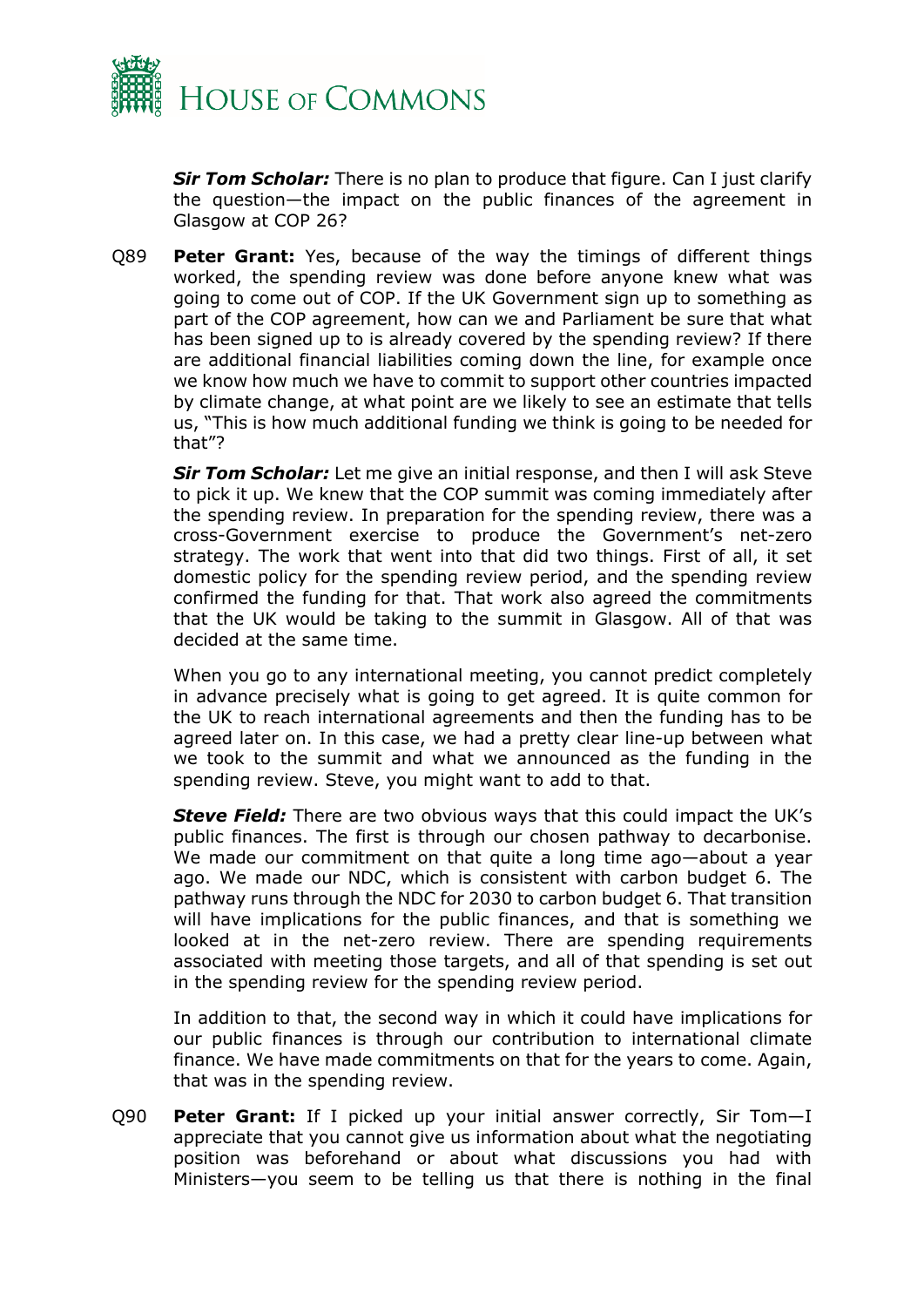

declaration that gave you too much of a nasty shock. Would that be a fair comment?

*Sir Tom Scholar:* That is correct. The agreement reached at COP 26 in many cases was for action over a number of years and the spending review period is for three years ahead. There were no surprises there that we think are going to cause any difficulty in that spending review period.

Q91 **Peter Grant:** Some people might be quite surprised if they were told that the agreement at COP 26 was for things to be done in several years' time, because I thought the whole point of the thing was that there is an urgency about it. Just to clarify that, are you saying that the impact on public spending from the agreement is likely to come further down the line, even if there have to be changes in the way some countries do things quite quickly?

**Sir Tom Scholar:** The agreement at COP 26 was a mixture of things to happen over several different timeframes. In terms of the UK commitment, the UK Government made various commitments at the summit that had been agreed and funded in advance. As a result of the summit, there will no doubt be further things that happen. To the extent that they have public spending implications, they either are covered or will be funded in future spending reviews.

Q92 **Craig Mackinlay:** Sir Tom, just on the back of COP, this is quite relevant at the moment. As you say—I quite agree with your analysis—we knew what we wanted to do and we had funded or allocated it in the spending review. A lot was deferred in COP, not least the requirements of developing countries to achieve or start on the pathway of net zero. There were discussions that perhaps it will need \$1.3 trillion a year from the international community to support China, India and others to go down this route.

I suppose it is too far beyond your timeframe to worry and consider what \$1.3 trillion a year would mean to the UK taxpayer from 2030 onwards, if COP 27 in Egypt and COP 28, wherever it is, finally come to those sorts of conclusions. Are you thinking about what a \$1.3 trillion a year transfer, if there was one, from the wealthier to the poorer would mean for the UK? Do you have any thoughts on what that might be?

*Sir Tom Scholar:* We are certainly thinking about it and have been for many years. There have been summits discussing and trying to move the issue forward for quite some time. As you say, the figures for the total financing requirement across the world are enormous. A lot of that finance will come from the private sector, which is why the Government put such a great stress at COP 26 on the private sector and trying to improve the incentives for it to provide the necessary financing.

In terms of official resources, we and other countries have for some years been discussing the \$100 billion target. The UK has made various commitments on that, most recently the Prime Minister's commitments at the UN General Assembly at the end of September. All of that is already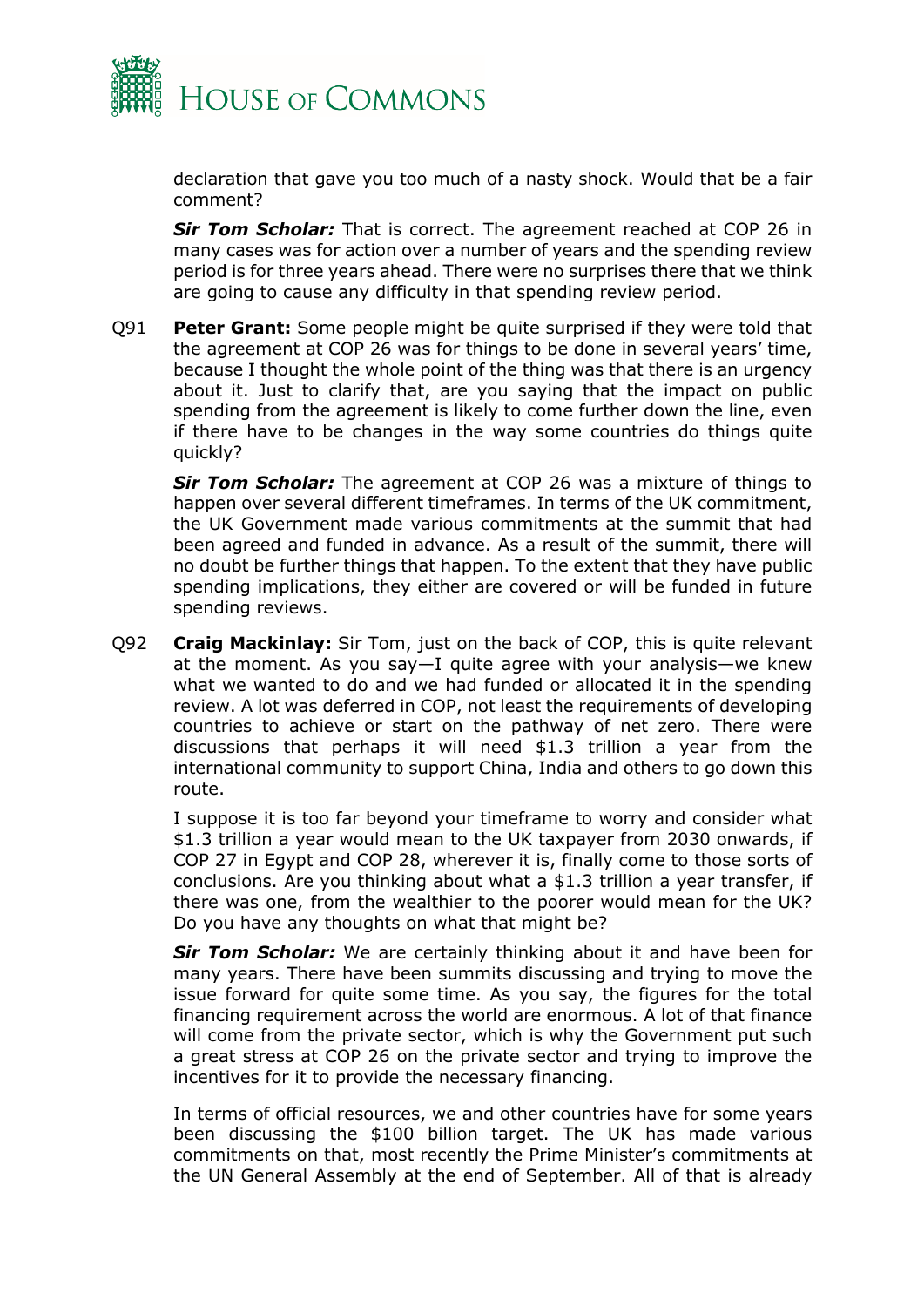

incorporated into decisions in the spending review on the allocation of the aid budget and other budgets too. Without any doubt at all, future spending reviews will have to look at that. We are confident that for the next three years, the time of the spending review, we have got this covered.

Q93 **Craig Mackinlay:** I have one other point to clear up the COP conference. We went into it with commitments to decarbonise, reduce North Sea exploration and all of that type of stuff. Have you done some sort of forecast as to what that means for the balance of payments for the UK, as we increasingly import fossil fuels over this period between now and net zero? That could be quite significant, if we are importing rather than using domestic supply. Have you considered at all what that might mean for the currency and all manner of things?

**Sir Tom Scholar:** It would be very hazardous to try to forecast direct impacts on balance of payments or on the exchange rate, because there are so many other things happening. One thing we tried to do in the netzero review was to set out a framework within which the country can think about the macroeconomic impacts, the distributional impacts and some of the trade-offs and decisions across sectors. That is certainly not a forecast, but it is an attempt to understand those things and make sure they are all taken into account, including the issues that you suggest.

Steve, I do not know if you want to add to that. It is part of the overall analytical framework, as the Government consider and set out precise next steps.

Q94 **Craig Mackinlay:** I will just make an announcement. I was in receipt of a green homes grant, just to put that on the record. I have familiarity with how it actually worked. It is difficult to know, when it was first announced in July 2020 by the Chancellor, what it was there for. Was it a job-creation scheme? That was perhaps in the air. I am sure it was a genuine attempt to insulate our houses. With that declaration, I might not have Insulate Britain sticking their hands to my front wall, which I suppose is quite good.

It was a strange scheme, because it was very short-lived. The rug was pulled on 31 March. We had a very limited number of TrustMark accredited people who could actually do the work for you. If you had a similar proposal, would you have done it this way or would it have been different?

I was quite surprised that it was not extended. You have things like Kickstart, which was not used as much as we thought, and that has been extended. I was quite surprised that, because the green homes thing did not spend anything like the allocation, it was not just rolled forward. What was your experience of how that was rolled out? What would you do differently?

*Sir Tom Scholar:* You have recently had a hearing specifically on this with the benefit of the NAO report. As the NAO set out in its report, the scheme had a number of objectives, including improving the energy performance of more efficient heating in 600,000 homes. It was also part of the plan for jobs, so there were employment objectives there. Again as the report said,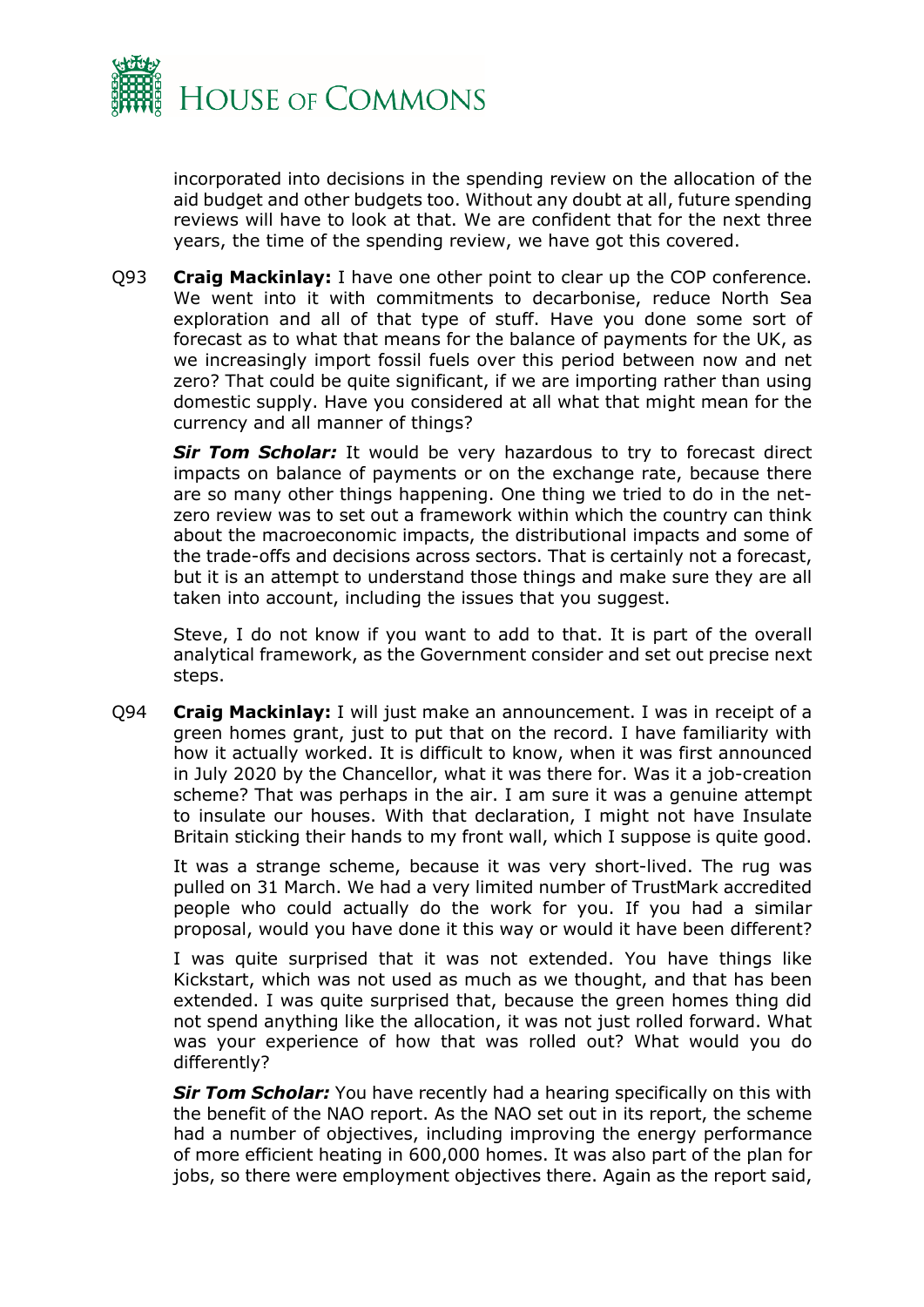

the scheme was timed both to incentivise rapid take-up and to coincide with what at that time was expected to be the end of the furlough scheme.

**Chair:** We know the history of it.

**Sir Tom Scholar:** In terms of the decision to wind it up, I will not speak for BEIS on that. It was their scheme, but it was something that we discussed with them at the time. We have tried to incorporate the lessons from that scheme into the subsequent announcement that they made earlier in the autumn, which is for a longer-running scheme. They principally, with us working with them, have tried to take on board the experience of this scheme in designing the subsequent more permanent scheme.

Q95 **Craig Mackinlay:** I am just going through a number of pieces that we have looked at before. We have had a number of documents for the netzero review over the last month—this is probably to you, Mr Field—but none of them really put a figure on what the net-zero cost will be either to the public purse or to the general public. I have found a couple of documents that have been done by authoritative sources.

Peter will be pleased to know that the Scottish Government have done one about the cost of decarbonising Scottish homes. If you bulked that up across the country, it would be something approaching £1 trillion to decarbonise the stock of the UK. London Councils did a report. London has 14% of the homes across the UK. If you bulk their pricing up and take the inverse of London's 14%, it would come to something north of £700 trillion. That is just for the decarbonisation of homes.

We seem to be lacking the cost of the extra electrical infrastructure and all these other things that have to go with a hugely electricity supplydemanding new economy. Will you be producing those types of documents? Is it just such a difficult moving target that depends on technology, raw material prices—copper, rare metals—and all the rest of it? How are you going to approach that on a regular basis to say, "This is the forecast cost that we can have some confidence in for a few years ahead"?

**Steve Field:** As you will be aware, the CCC does produce that kind of estimate. That does show significant investment over a period of 30 years. It also shows operating costs associated with those new technologies offsetting the investment costs to some extent. BEIS also produces similar numbers to inform its policymaking.

We have not chosen to duplicate that work. As you will be aware, any estimate of that sort is reliant on a whole range of assumptions about the price of different technologies into the future. As we have seen on things like wind power, those prices often change quite rapidly over quite a short period of time, but it is very difficult to predict that in advance. You can make some assumptions and you can gross these things up. If you get those assumptions wrong, given that it is a 30-year period, that error will compound over time.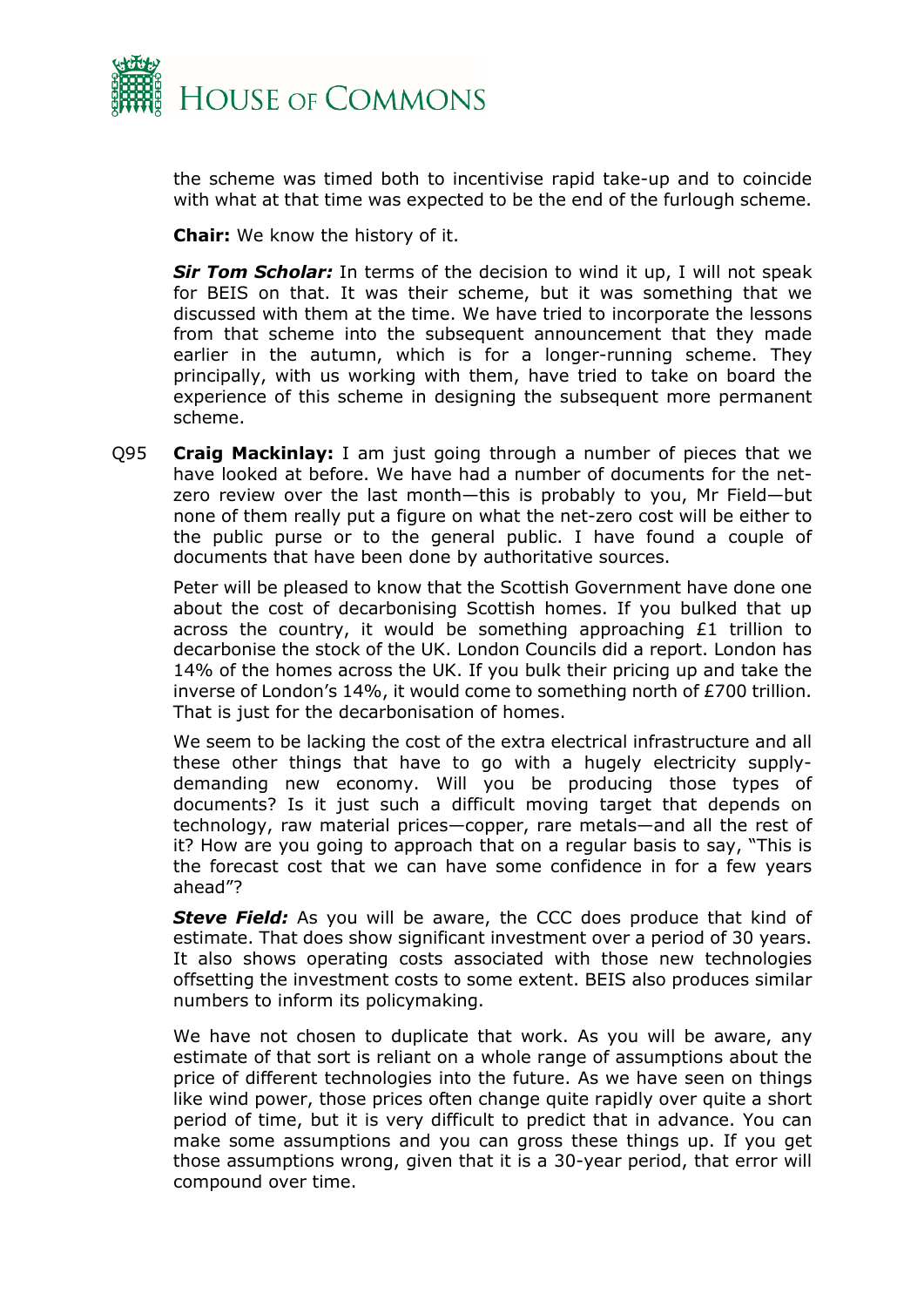

The way that we have approached it is to think about how we can reduce the cost of the transition. If you look at our net-zero review, we were thinking, "What is the right policy mix to try to bring down the cost?" rather than trying to come up with a separate estimate that competes with the CCC and BEIS figures. We would go through a similar process in any event, so we did not think it was worth duplicating that work.

Q96 **Craig Mackinlay:** For whole of Government accounts, we get actuaries in to consider what the net present value of the pension liability across the country is, but we do not seem to be doing that type of estimate for the net-zero cost. Actuaries can do it. It is complicated. I am a chartered accountant in normal life. We always used to say, "If you find it too exciting, become an actuary". They can do it. We do not seem to be doing the same sort of thing with a best estimate on the whole of Government accounts for the costs of net zero.

**Steve Field:** We tend to budget in spending reviews in three-year periods. We have much more certainty about the costs of things in that kind of timescale. What we have not done or sought to do is to duplicate the CCC's work.

*Sir Tom Scholar:* The best place to look for an official estimate of the future cost of climate adaptation and mitigation is the fiscal risks report produced by the Office for Budget Responsibility. Its most recent one had climate as one of its major fiscal risks. It had an assessment there over a 50-year time horizon.

**Craig Mackinlay:** Yes, my worry was that it plucked a lot of that out of the CCC reports rather than reproducing the work. That was my worry on that. It would be nice to have another advanced arm of Government doing similar work and coming to a conclusion that we could perhaps have some confidence in.

Q97 **Chair:** That is an interesting point raised by Mr Mackinlay. Does the Treasury have full confidence in the CCC's analysis? Do you accept its figures? Are they what you work from primarily?

*Steve Field:* In the interim report of the net-zero review we had a chapter that talked about these kinds of cost estimates and their shortcomings. We also critiqued the CCC's estimate, not because we think it is terrible but because there are lots of heroic assumptions in any estimate of this kind, where you are thinking about a period of 30 years and technologies that are going to change dramatically.

Q98 **Chair:** That brings me to the point about whether the spending review approach is going to work for the road to net zero. We are talking about much longer timescales. Let us take a very direct example. The Government are phasing out the sale of new petrol vehicles from 2030 to 2035, depending on which measure you are going by. Let us say 2035 is the long-stop date. That means that fuel duty will be dramatically decreasing, so that is income lost for the Exchequer. Yet when we have talked to you about this before, Sir Tom, there has not been a very clear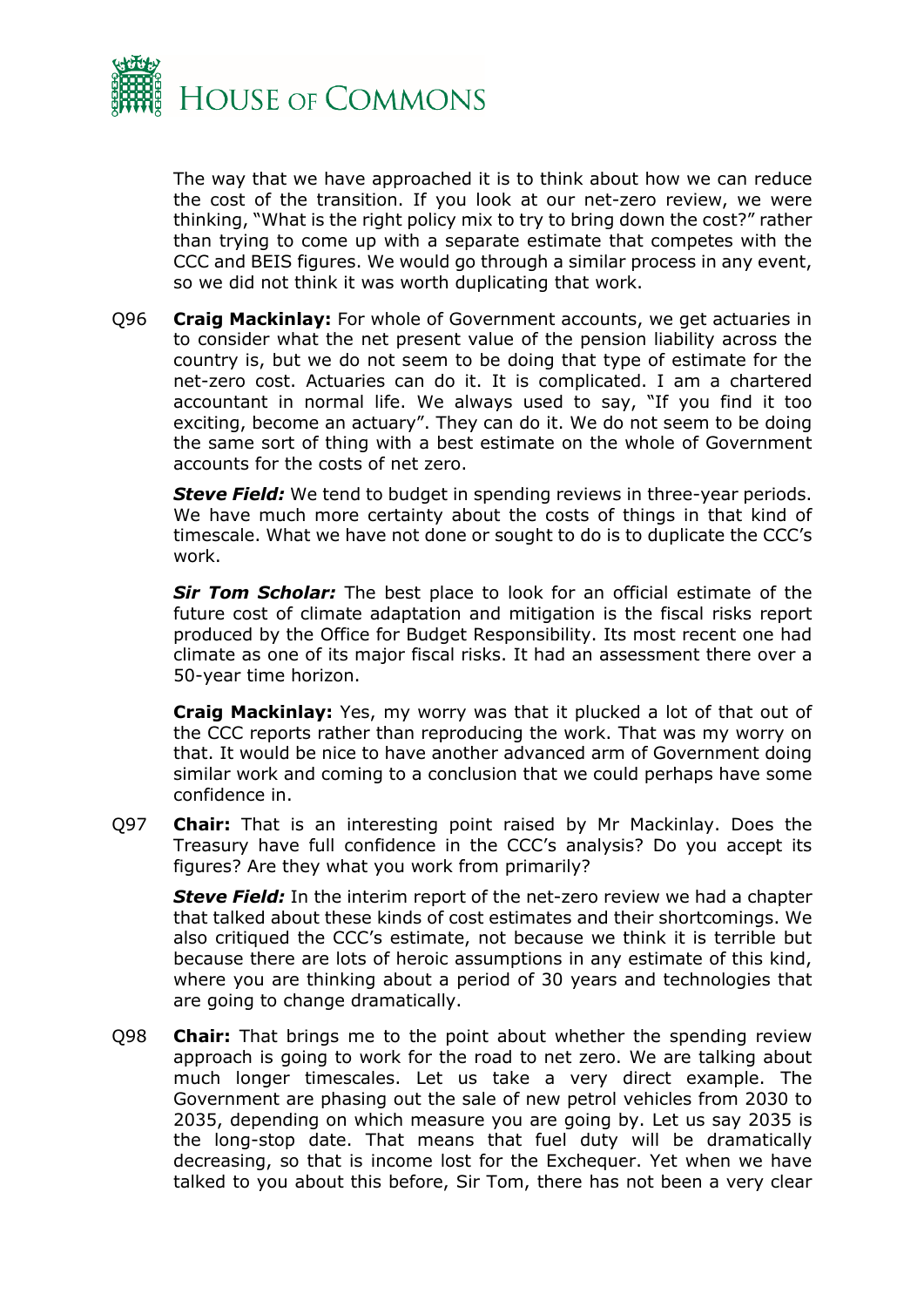

plan yet from the Treasury about how you are going to raise other taxes to fill that gap. That is all a key part of the transition. Can you give us any more thoughts about how you are going to approach that?

**Sir Tom Scholar:** In the hearing that you had on environmental taxation, you asked us to write to you by the end of this month with the Government's thinking on that. We have not written yet, but we will write by the end of the month.

Taking fuel duty as a particular example, though, it will always be the case that Governments choose to set tax policy budget by budget, but they do sometimes set tax policy within a longer term overall horizon. To give a couple of recent examples, over the last 10 years at different times the Government have had long-term ambitions on the personal tax allowance or the rate of corporation tax. In this case, the Government have said, including in the net-zero review, that over time, as the revenue from fuel duty reduces and eventually disappears altogether, there will be a need to find other sources of revenue, including from that sector.

There is not currently a roadmap of the kind the Committee has asked for, but we have heard very clearly what you said and are working away on that. We will be writing to you later in the month.

Q99 **Chair:** It is interesting. You highlight the issue about the lifetime allowance on pensions and so on, but that has gone up and down. It is not consistent over a very long period of time. The sort of funds that people are thinking about are very long term. These are long-term decisions that investors and individuals will make. With net zero, these are very long-term decisions, again, that private sector investors and others will be making.

Three-year spending reviews and even slightly longer-stop decisions are still not enough certainty, surely, for others who are investing in their business or for other funds that invest in green initiatives. We have seen stopping and starting on investment, for example the feed-in tariff. That has gone backwards and forwards. Perhaps Cat Little has the overview of all of this on public spending. We have to have a longer-term vision. We await your first thoughts on this. They are not your first thoughts; that is a bit pejorative. We await your thoughts on this when you provide that paper.

Are you really thinking long term enough? Is it possible, in fact, with an electoral cycle like we have, for you to hold that ring and make these longterm decisions? Where are the problems for you in making that policy?

*Sir Tom Scholar:* Through the net-zero strategy and the net-zero review, the Government have set out a framework to take us to net zero by 2050. Alongside that, and no doubt with more to come, there are particular strategies for particular sectors that are intended precisely to give investors, for example, the kind of clarity that you are correctly pointing to as necessary.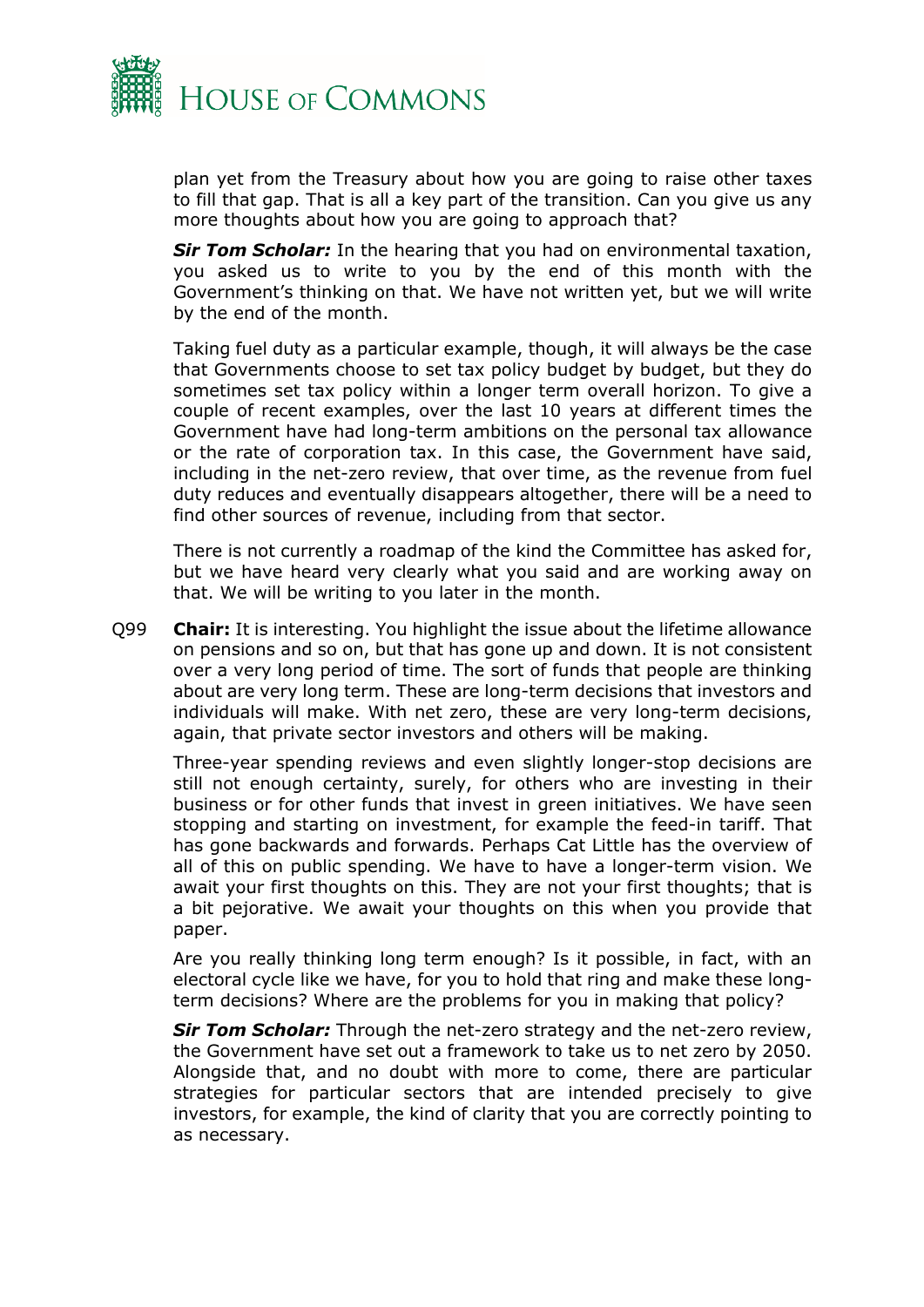

Spending reviews are mostly three-year events, although of course we set longer-term plans in certain cases. Capital spending, large infrastructure spending, is the most obvious example. We retain that flexibility to make longer-term allocations. The spending review or the annual Budgets are not the only activity or action in this area. There are also the broader strategy documents and the sectoral strategies that have been set out.

Q100 **Chair:** Are they enough to give that confidence? Ms Little might want to come in here. The green homes grant is perhaps slightly different, but not entirely. We have seen time after time initiatives, for example on greening homes, that have asked people to invest and come in, and then the rug has been pulled out from under them within months or years. There is a weariness in bits of the economy about belief that these are going to be long-term changes. How are you going to tackle that?

*Cat Little:* What you describe applies to a number of parts of what we do in Government, including the partners that we work with in the private sector. I would like to think that most parts of the public sector want to take a medium to long-term view of their businesses.

How long we should set a resource allocation period for is one of the things that we think about at every single spending review. There is always a trade-off between certainty and giving overconfidence. We will probably come on to talk about some of the problems with forecasting and estimating in Government. My experience is that, the longer the time horizons, the greater the uncertainty. Therefore, you can end up giving false confidence to a lot of our partners and to some of the industries we work with. It is a debate that we have regularly. Especially for net zero, it is something that we will come back to very specifically in our lessons learned for this SR.

Q101 **Chair:** With net zero, there are also potentially quite big capital investments that parties other than Government will be needing to make.

*Cat Little:* I absolutely agree with that. Again, there are lots of areas where we believe there needs to be greater understanding of longer-term capital investment. We have regularly talked about things like the nuclear programme. You have to have enough of that balance between long-term estimates and the short-term reality of how you deliver and allocate money in the immediate and near term.

**Chair:** There is lots more to ask there. I am going to ask Mr Grant to pick it up.

Q102 **Peter Grant:** Sir Tom, I know you have said that for major capital projects we plan much further ahead, but the fact remains that the confirmed committed funding for those capital projects is still done on a short-term basis. Many of them still have to keep to year-on-year financial spending limits. The Committee and the NAO have reported, certainly in relation to major defence contracts, that that has caused significant problems.

Is it not the case that the entire concept of a Finance Bill that lasts for a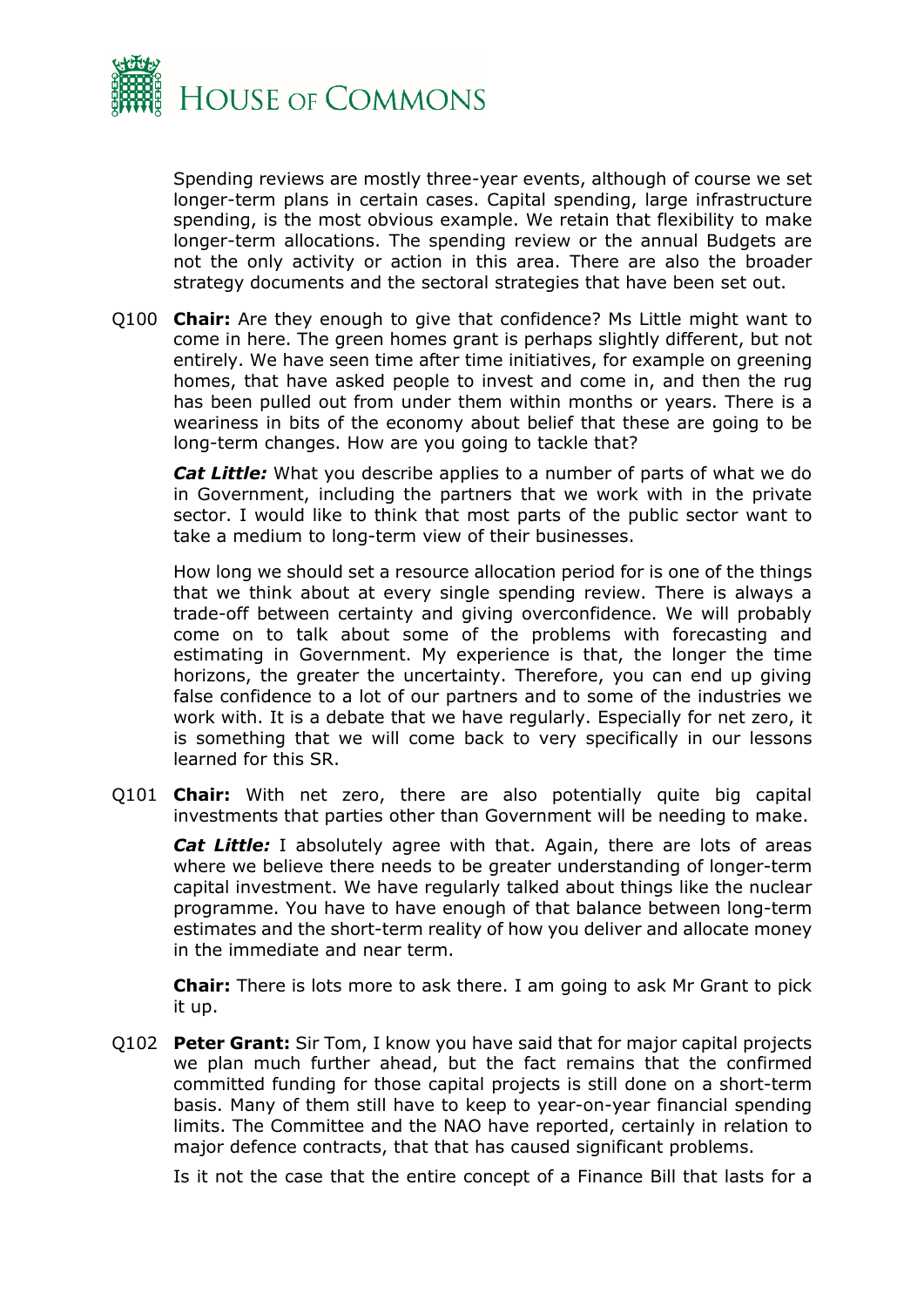

year and spending limits on Departments that last for a year is an idea that was brought in 300 years ago? It is a way of controlling finances for a world that does not exist anymore. What thought have you given to putting forward a completely different way of doing the public finances so we do not have the nonsense that something that happens at a minute to midnight on 31 March is a completely different world from something that happens at a minute past midnight on 1 April? There is not a business in the world that would survive in that way, so why do we think that Government can operate that way?

**Sir Tom Scholar:** As you say, the process of annual Budgets voted by Parliament and reported on to Parliament annually has been at the core of public finances in this country for centuries. As you also say, as Government finances are increasingly complicated and engaged in supporting long-term projects, there are lots of things that have to be thought of within that framework. We have given a huge amount of thought over the years—and we continue to do so—to build enough flexibility into the system so that money can be allocated efficiently, in order to avoid the annual cliff edges of the sort you are talking about.

That is partly about better forecasting, partly about better project management, partly about advanced notice, and partly about end-year flexibilities and the ability to release money that is not needed in an area to be spent somewhere else. I am sure Cat could talk at some length about that, including in relation to big capital projects, and in relation to defence, which is one of the obvious examples.

It is absolutely not that we have not thought about it. Nevertheless, it is central to the way in which our parliamentary system works that Parliament expects to have control over public money. We see our job as being able to support Parliament in that while making sure that public money is efficiently and effectively spent.

Q103 **Peter Grant:** Before I came into Parliament, I was a councillor for over 20 years; I was a council leader for five years. We set our budget every year. Every member of council was allowed to vote on the budget, but we were quite used to the fact that part of the budget for next year was already committed, because we had signed a contract to build a new school and that was going over financial years. There was no diminution of the democratic oversight or the democratic decision-making from that way of doing things. There was a recognition that, when we took a decision this year, it was going to limit the choices that we had in future years. What is it about a Parliament that prevents it from taking that kind of longer-term responsibility as local authorities all over the UK and other public bodies are expected to do?

**Sir Tom Scholar:** That is the case in central Government, too. Most Departments are responsible for providing a service; providing that service incurs expenditure over many years. We do not set budgets every year. We typically set them over a three-year cycle. When we come to look at them, we do not require every Department to start again from scratch. We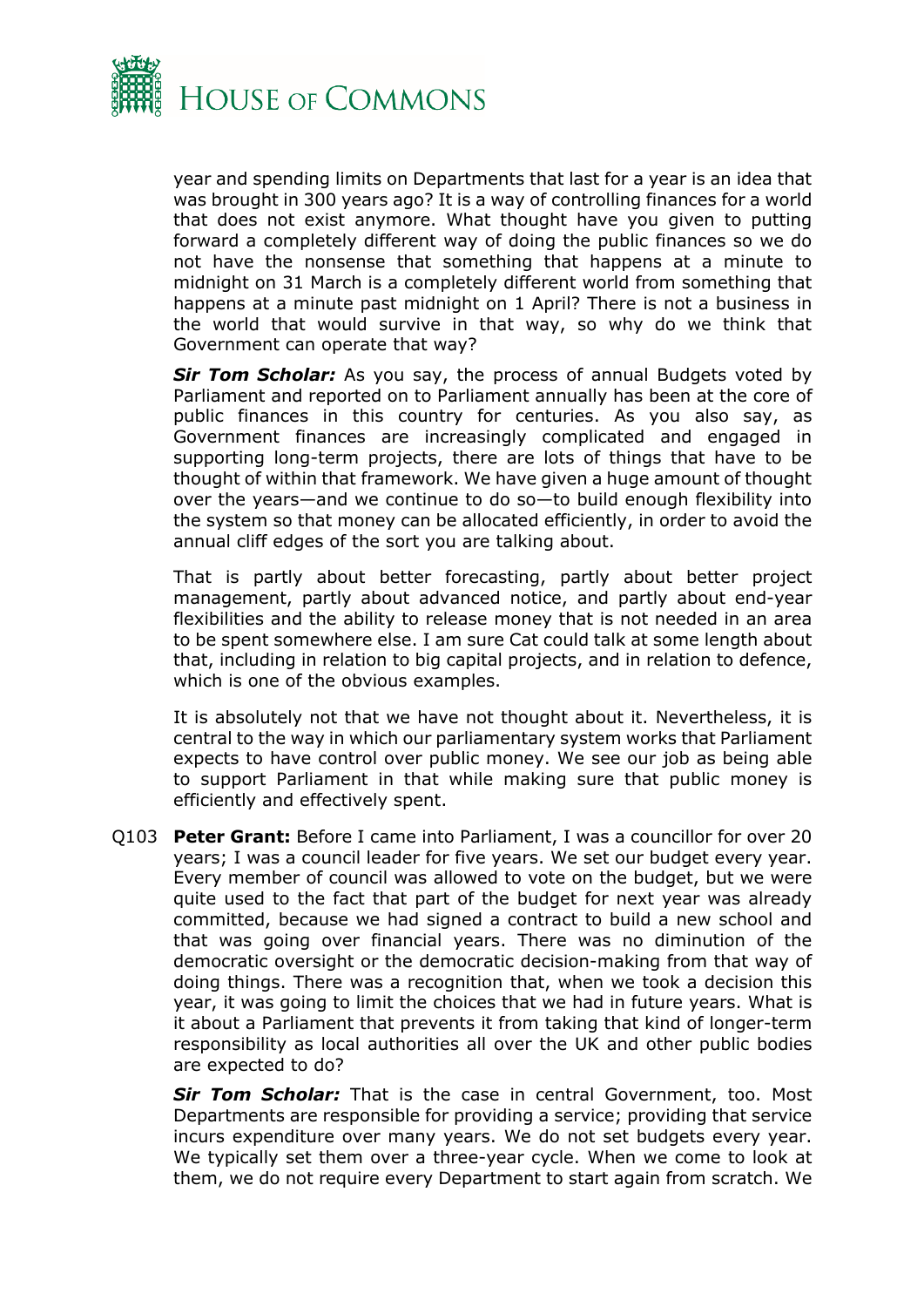

look at the ongoing costs of their ongoing business, assess cost pressures and new priorities, and make trade-offs.

Particularly for large infrastructure projects, where a three-year cycle could certainly give rise to some of those ultimately inefficient decisions, we try to set a longer planning window, which could be five years or 10 years. I do not know if you want to add anything, Cat.

*Cat Little:* I suppose I could talk at length so I will try to be brief. There are a couple of things that I would add. This multiyear spending review gives us a real opportunity to maximise the way in which we look at capital portfolio management across Government. In this SR we have tried to integrate the IPA and delivery specialists into the profiling of capital moneys over the next three years. That is really important, because every single major capital programme has been stress-tested to make sure we have the best possible alignment of the money to the schedule and what the market can deliver.

When we come on to our annual processes, I want to make sure I can hold capital programmes and Departments to account for the actual delivery in practice. When I am asked for flexibility or when programmes say, "Actually, we have got slippage", rather than it being primarily a financial concern, it is often more of a delivery concern for us. That is the first time when we have really scrubbed every single major capital programme to be able to do that.

We do have lots of flexibility built into the system. As part of the supplementary estimate process, we expect programmes and Departments to come to us and say, "There is a very good reason for why we cannot deliver all the capital spend that we would like to", which is more often the case than an overspend. We do budget exchange and we try to be very flexible. We want to incentivise Departments to make the most of the capital funding available to them. I recognise a lot of the complaints about the annual cycle, but I would not underestimate the benefits that come with the financial control and discipline of annual budgeting and annual financial management transparency to Parliament.

Q104 **Peter Grant:** Partly because of the way I asked the question, we have maybe moved on from the original point. Coming back to the question that the Chair raised specifically on things such as the decision to phase out the sale of new petrol cars by a particular date, whether we think that is the right decision or the wrong decision, it has significant financial impacts in the future. For a decision like that to be taken before it is even possible to start planning to mitigate or replace the financial impact cannot possibly be a good way to take big decisions, can it? Even if it is the right decision, it is a decision that has not been taken in possession of all the relevant information. Therefore, the decision-making process is flawed. Do you accept that?

**Sir Tom Scholar:** I do not think the decision-making process is flawed. These are decisions that have to be taken against a great degree of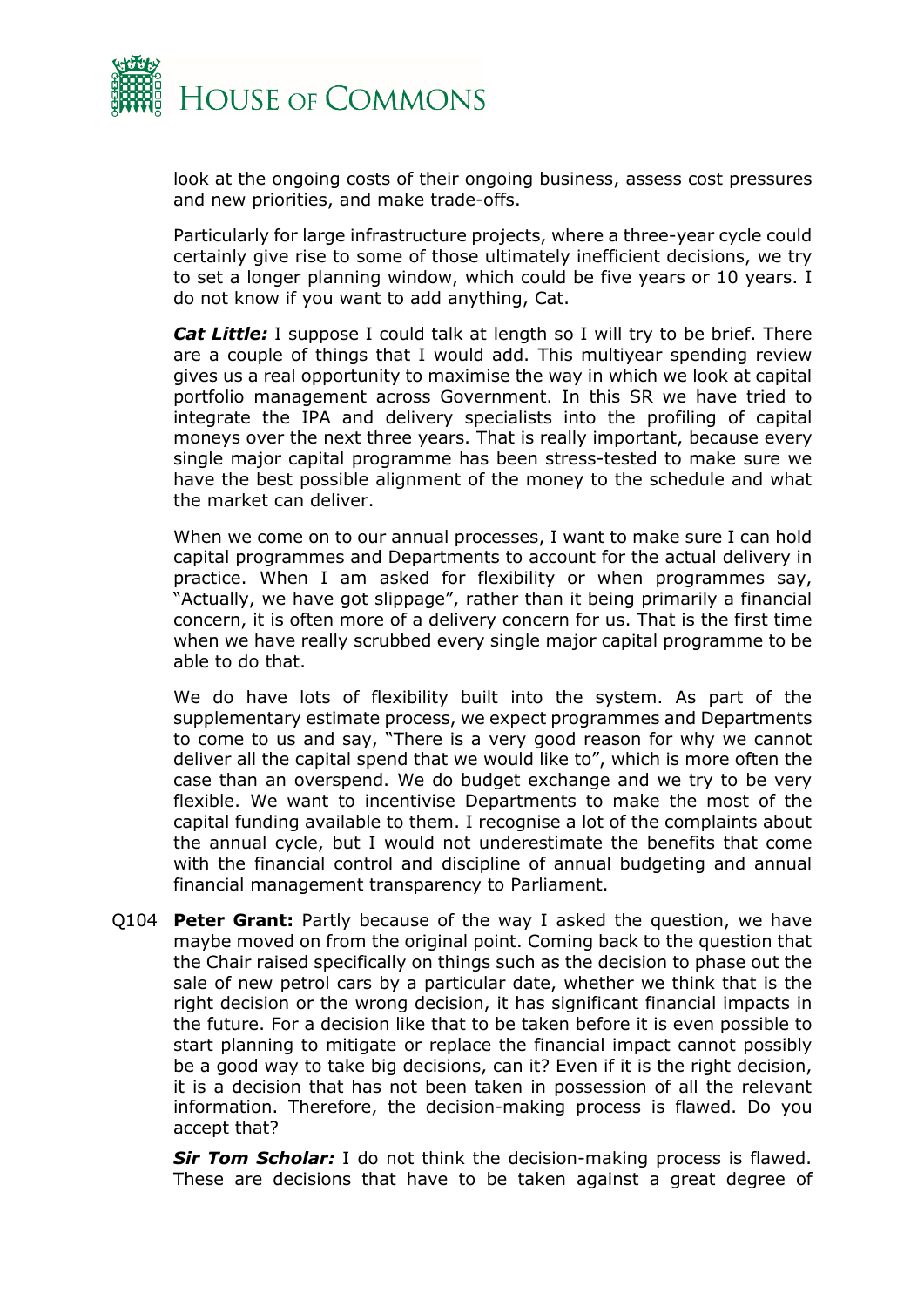

uncertainty, not least an unknown future. In particular, the example you give is about fuel duty and the taxation of fuel for vehicles.

In making decisions there, the Government are trying to make decisions over quite a long period into the future with two quite different objectives. One is to support climate targets by phasing out a particular form of energy that is taxed in a particular way and the other is a set of fiscal and tax objectives, which is to raise revenue in an efficient and fair way. Those decisions have to take account of a lot of other decisions. Each is part of a complicated landscape.

In terms of encouraging the development of electric vehicles, there are lots and lots of things that go into that. Some are in the tax system; some are spending; some are regulation; some are private sector investment; some are consumer choice. It is an extremely complicated thing to try to guide. I fully accept that, but I would not describe the decision-making process as flawed. I do not see what more it would be possible to do other than this is not Treasury business; this is really Department for Transport business—trying to set a direction, working with the industry on that and then, in the spending review looking three years ahead and in Budgets, making decisions that try to balance off all those objectives.

We do know that, once petrol and diesel cars are completely phased out and the sale of fuel as we know it has stopped, fuel duty will disappear. We do not know what the profile of that will be over time. The Chancellor has to keep flexibility to make those decisions year by year in light of the circumstances.

Q105 **Peter Grant:** Although it is correct that decisions about the regulation of motor vehicles are for the Department for Transport, decisions about how we plug a potentially significant gap in the public finances are for the Treasury and the Chancellor of the Exchequer. Is there a danger that we start to damage public support for and confidence in the entire net-zero agenda? When we make these announcements in 2020 or 2021, they might say, "That is a good idea. Get all these mucky petrol cars off the road". But 10 years later they might say, "Hang on a minute. You never told us that my income tax would have to go up, my national insurance would have to go up or VAT would have to go up to fill this gap because nobody is paying petrol duty anymore".

Is there a danger that the public start to lose confidence in the entire process? We know there will have to be decisions at some point that will hurt people. In order to achieve net zero, we are all going to have to change our lifestyle. Would it not be better for the entire package to be presented to people at the time? We are going to effectively abolish fuel duty, because there will not be any fuel to pay duty on. You will have to say, "In order for us to keep the finances stable, there will have to be an increase of whatever in VAT" or "We will have to bring in a new tax". Would it not be better to give people an indication or an idea at the beginning of how much money is going to have to be raised in other taxes to compensate?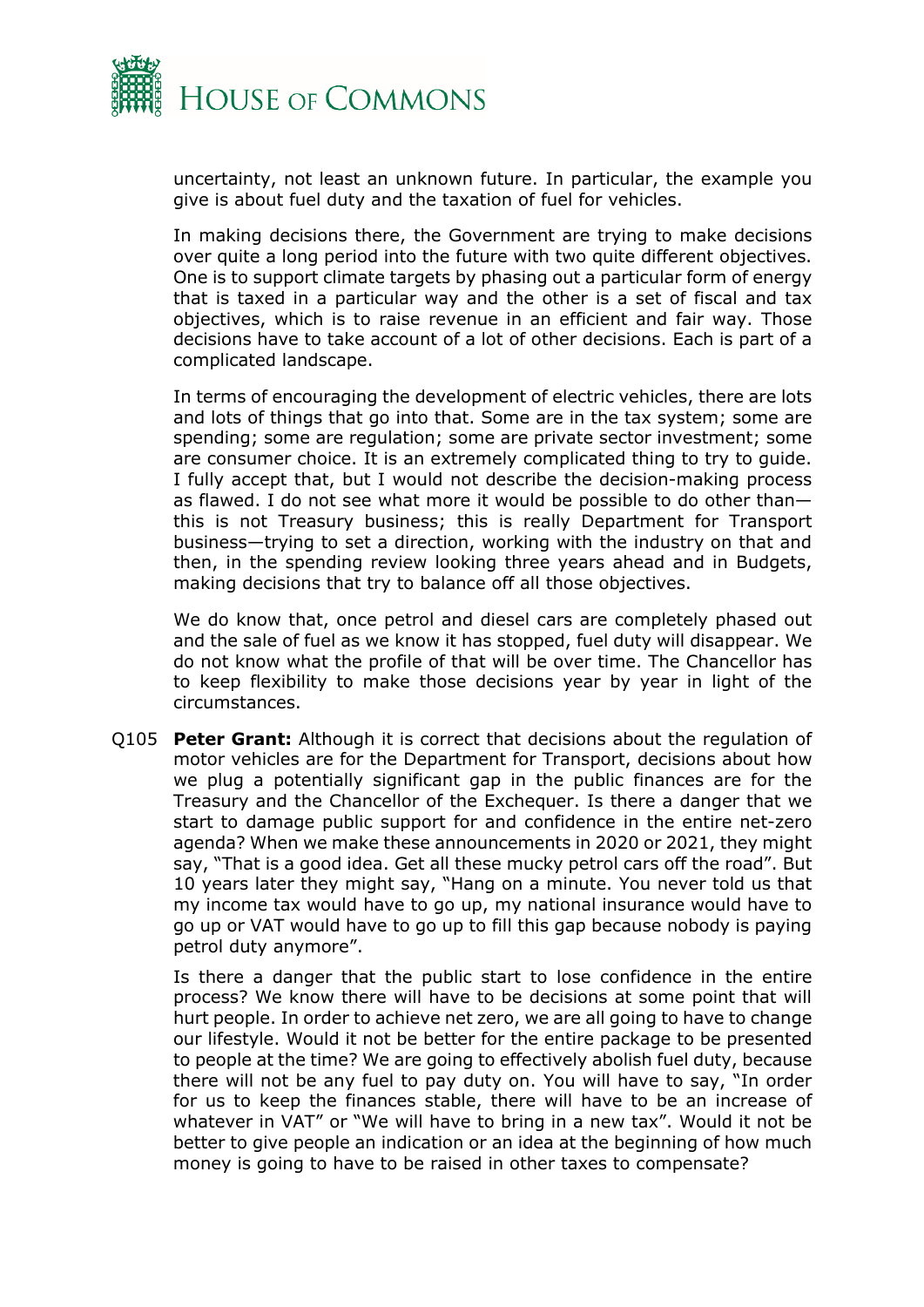

**Sir Tom Scholar:** Again, I completely agree on the importance of public debate and public understanding here. That would apply to any big structural shift in the economy, the system of taxation or the fiscal position. That debate has started. The Government are one of the actors who started it through statements made in the 10-point plan a year ago and then again in the net-zero review.

As of today, it is simply not possible to say what the fiscal cost each year is going to be and precisely how it is going to be filled. That depends on a huge number of things that it is not possible to know now, not least the development of new technology and the speed of consumer behaviour. Those will have the dominant effect on what the cost ends up being. What is important—we tried to do this in the net-zero review—is to give a sense of the kinds of costs that will fall on households and on businesses, the distributional impacts and the kinds of decision that will have to be taken as we go along.

As you say, the richer and the better informed the debate is—the Government are part of this, but so are many other actors—the better, ultimately, the decisions will be.

Q106 **Craig Mackinlay:** On the issue of fuel and vehicle excise duties, they are between £37 billion and £40 billion a year. That is £1 in £20 over the entire take of normal taxation. It is a big amount of money. Conceptually, if we are all as happy as we are going to be—and we are not very happy as it is—to pay X per mile of our personal motor transport, one would assume that you are going to do something similar in the future. If we have swallowed that as a cost, we are going to swallow it as a cost in the future, if it is under battery or electric power. That is my assumption. Are you telling me that you have no strategy at all for how we replace  $E40$  billion in the new environment?

I know it is not hitting you yet, but after 2030, if Government get their way, there is going to be a downward spiral of fuel and road-type taxes. Have you done any wargaming of how we are going to do that? Is it going to be—

**Chair:** Let Sir Tom answer, please.

**Craig Mackinlay:** Yes, but is there going to be a surplus? Have you thought about this?

**Chair:** What is the question?

**Craig Mackinlay:** Is it steering towards a surplus charge for electricity that you are putting in your vehicle or a charge per mile? You must have thought of something thus far.

**Chair:** Sir Tom, are you going to be tempted to give future tax policy to the Committee?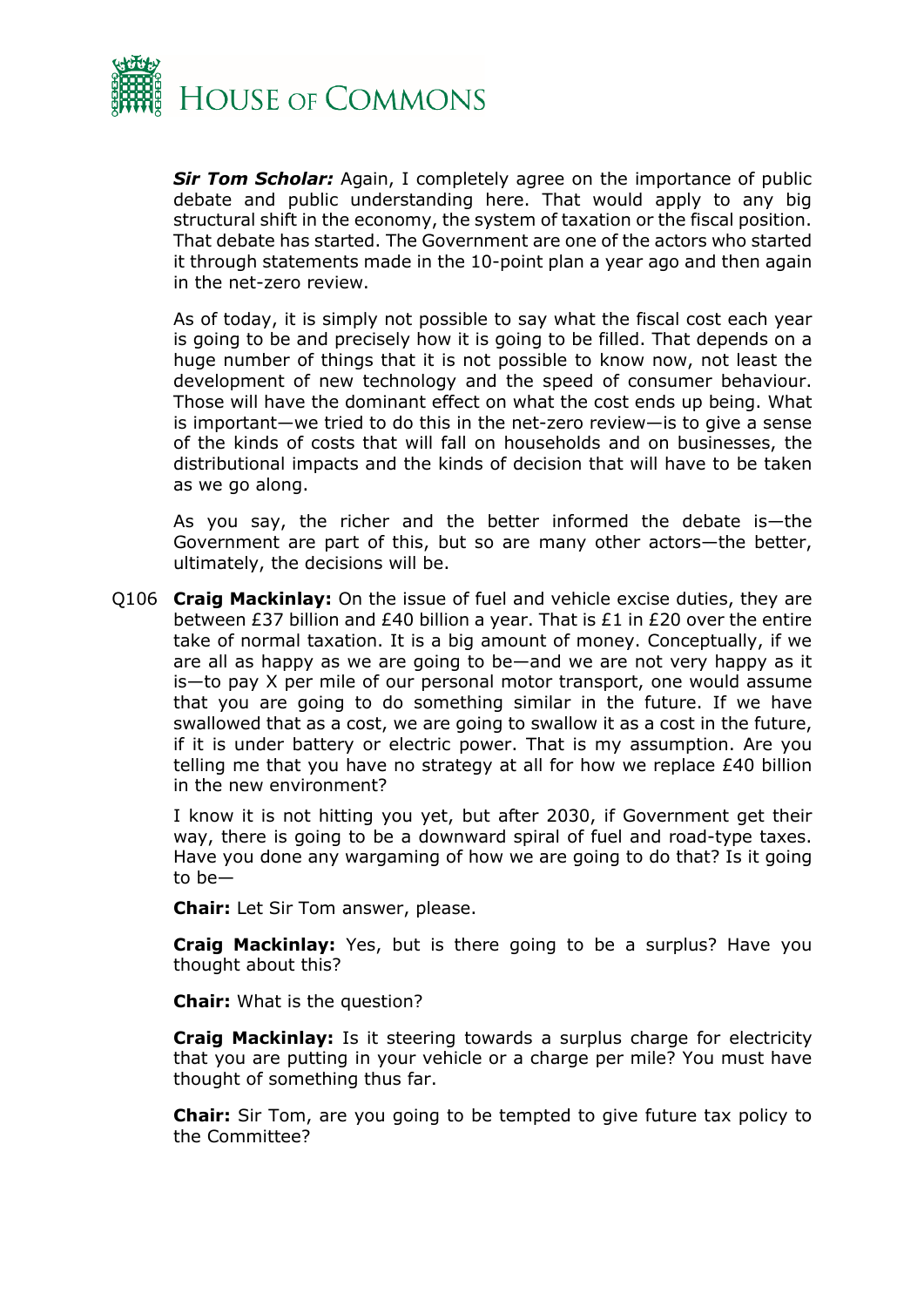

*Sir Tom Scholar:* We have certainly thought about the fiscal challenge that this will present, but talking about future tax policy is not something that a Treasury official can do. The Chancellor decides very carefully at each Budget what to say both about immediate tax decisions and about the consultation on the future direction of tax policy. Every Budget includes a mixture of both of those things. As I said earlier, we are due to write to the Committee by the end of the month in response to your recommendation on a future tax plan.

Q107 **Craig Mackinlay:** I have an easy question for you, Sir Tom. Do you have a team tucked away in the Treasury saying, "How are we going to replace this? These are the options"?

*Sir Tom Scholar:* We have a team that is responsible for the taxation of transport and environmental tax. We have a team that is responsible for those things, yes.

Q108 **Craig Mackinlay:** Could you tell me whether they are steering towards one form or the other? I know I am pushing my luck.

**Sir Tom Scholar:** They provide policy advice to the Chancellor on the tax system.

Q109 **Chair:** Mr Mackinlay, you have a clue there. You need to go and speak to the Chancellor or the Chief Secretary. I have a final question about the very knotty issue about how we measure carbon emissions and achieving net zero internationally. One of the outcomes of COP was that there is going to be more of an international accounting standard for what we bring in from other countries. When we have spoken to colleagues of yours in Whitehall, it is very difficult to measure. When we spoke to BEIS about it, it recognised that there were inadequacies in the data.

Hopefully this new accounting standard will bring it together better and make it clearer, but when might that actually become something that is reflected in Departmental accounts and in whole of Government accounts so we can measure what we are importing as well as what we are producing domestically? I guess that is for Ms Little, is it?

*Cat Little:* I am happy to take that. As with all new accounting standards, we go through the process of that being ratified. It is normally the International Accounting Standards Board. Working through the FReM and the FRAB, which are the bodies within Government that interpret it for public sector use, we will work out how we then apply that to Government. As you say, it is fraught with lots of challenges. We want to make sure that, when we do adopt it in the public sector, it is as fit for purpose and deliverable as possible. That is one of the jobs that we will be asking the FRAB to consider. I do not think we yet have a timescale. I will double check that, but I am not aware of us having a timescale for when that would come into play.

Q110 **Chair:** Realistically, it is going to take a few years to get an iteration from that body, and then it has to be translated into the public sector. If it was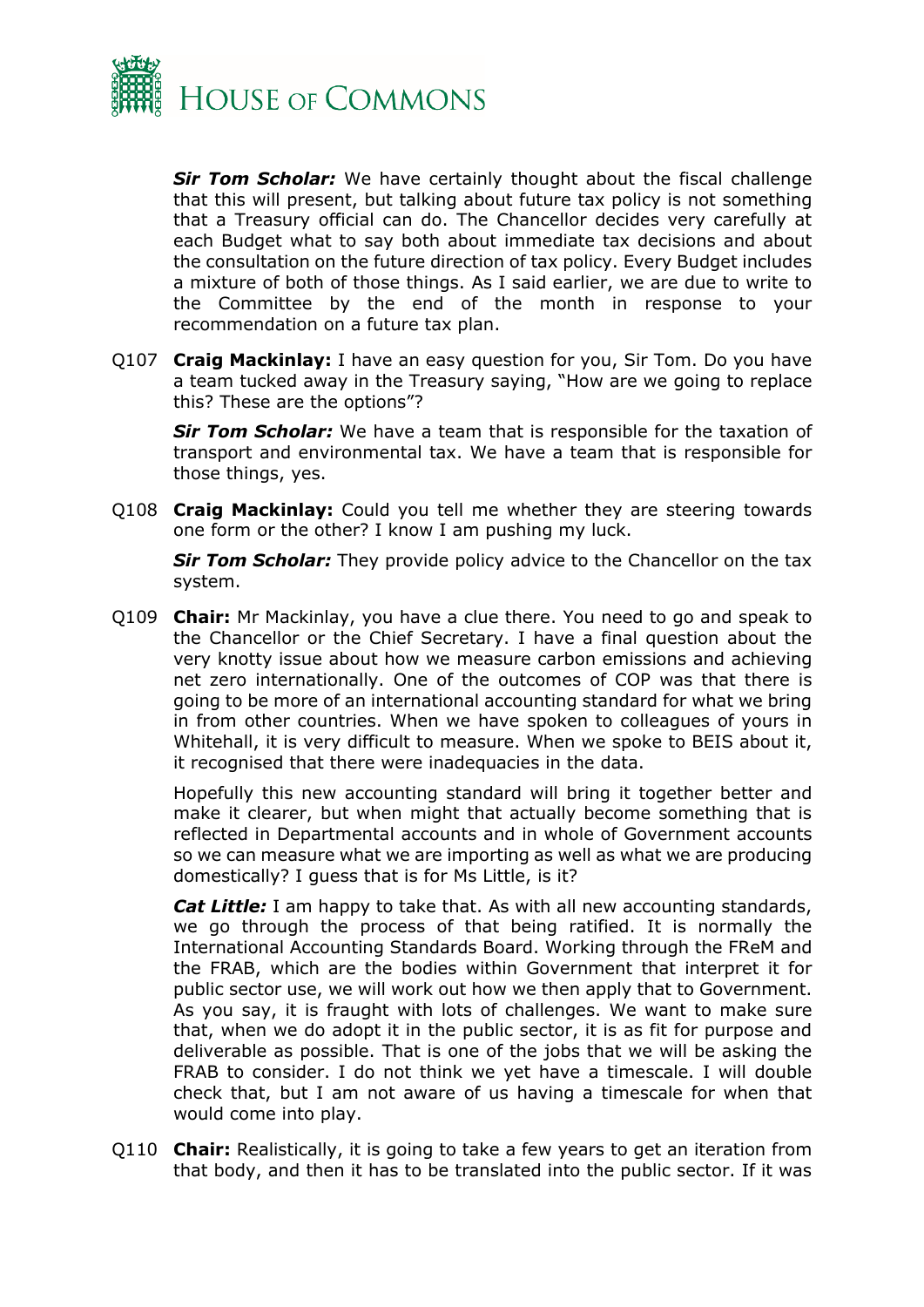

the middle of next Parliament, that would be quite optimistic, would it not? I am just trying to gauge a rough timescale, because it is pretty critical.

*Cat Little:* Sometimes these things can happen more quickly. If you look at IFRS 16, which is the latest accounting standard that we are adopting, that is taking much longer than we would ideally like. When we know that up-and-coming standards are coming, we work very closely with the IASB and the FRAB to make sure we have considered them. That work will happen sooner rather than later.

Q111 **Chair:** You will be able to make sure the accounting systems and the software systems in Government are up to capturing this. That is a very laden question, is it not, given what we have done on digital?

*Cat Little:* Of course, we are in the process of updating all our general ledgers across Government and moving them on to the cloud as part of our shared services programme. We want to make sure that we build in that flexibility, regardless of the platforms that we are using.

Q112 **Chair:** It is easily said today, but perhaps quite harder to deliver.

*Cat Little:* We all know how technology and accounting can turn out.

**Chair:** How critical is that from your point of view of measuring this? You are the Department that is going to be holding the ring on measuring our carbon emissions and achieving net zero, although BEIS has that responsibility at one level. As the Treasury, it is pretty critical.

*Cat Little:* From a financial reporting, transparency and accuracy perspective, particularly as the accounting officer for the whole of Government accounts, we take it very, very seriously. As I said, we want to make sure we have tested and thoroughly thought through how we apply it to make sure it is deliverable and that it actually follows through with what is intended.

Q113 **Chair:** We all talk a lot about the whole of Government accounts and making them more accessible. Are you aiming to make this something that the average member of the public, or perhaps a slightly informed member of the public, can easily or reasonably understand? Your average member of the public may not be crawling through the whole of Government accounts like we do.

*Cat Little:* As the Committee knows, it is our main objective to make it as understandable, timely and usable as possible for members of the public. We all recognise that, even as accountants, some of our annual reports are quite hard to interpret and there are lots of technicalities that you come across in public sector accounts that you do not get in other parts of the private sector. It is a constant mission, and we care deeply about it.

**Chair:** I am heartened from my work in the Commonwealth that other countries are copying the whole of Government accounts. There is a little giveaway from me as Chair of the Committee. Thank you to the Treasury for setting the standard on that, but we will be watching you like a hawk